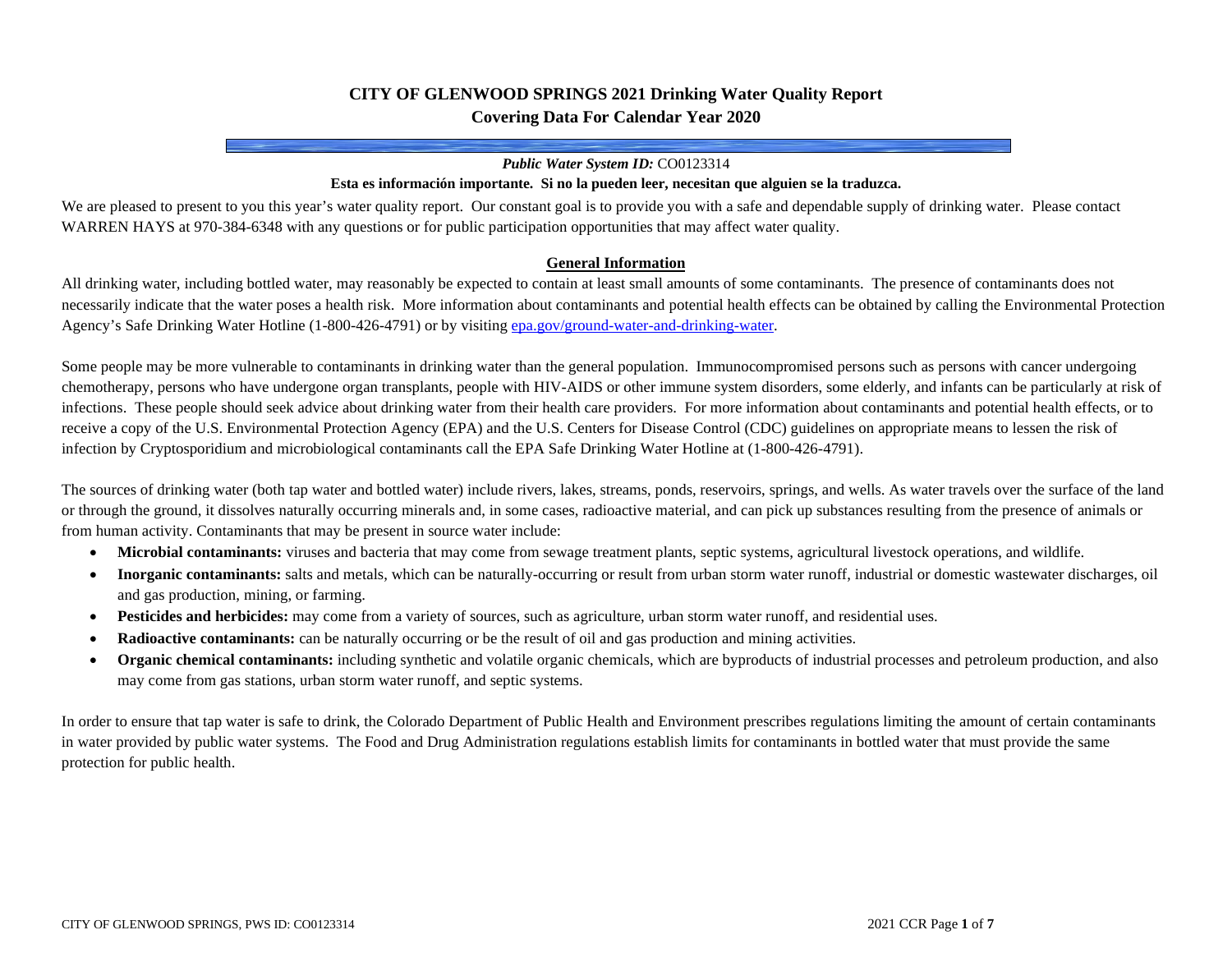### **Lead in Drinking Water**

If present, elevated levels of lead can cause serious health problems (especially for pregnant women and young children). It is possible that lead levels at your home may be higher than other homes in the community as a result of materials used in your home's plumbing. If you are concerned about lead in your water, you may wish to have your water tested. When your water has been sitting for several hours, you can minimize the potential for lead exposure by flushing your tap for 30 seconds to 2 minutes before using water for drinking or cooking. Additional information on lead in drinking water, testing methods, and steps you can take to minimize exposure is available from the Safe Drinking Water Hotline (1-800-426-4791) or a[t epa.gov/safewater/lead.](http://www.epa.gov/safewater/lead)

#### **Source Water Assessment and Protection (SWAP)**

The Colorado Department of Public Health and Environment may have provided us with a Source Water Assessment Report for our water supply. For general information or to obtain a copy of the report please visit wordcompliance.com/ccr. The report is located under "Guidance: Source Water Assessment Reports". Search the table using 123314, GLENWOOD SPRINGS CITY OF, or by contacting WARREN HAYS at 970-384-6348. The Source Water Assessment Report provides a screening-level evaluation of potential contamination that *could* occur. It *does not* mean that the contamination *has or will* occur. We can use this information to evaluate the need to improve our current water treatment capabilities and prepare for future contamination threats. This can help us ensure that quality finished water is delivered to your homes. In addition, the source water assessment results provide a starting point for developing a source water protection plan. Potential sources of contamination in our source water area are listed on the next page.

Please contact us to learn more about what you can do to help protect your drinking water sources, any questions about the Drinking Water Quality Report, to learn more about our system, or to attend scheduled public meetings. We want you, our valued customers, to be informed about the services we provide and the quality water we deliver to you every day.

| <b>Sources (Water Type - Source Type)</b>        | <b>Potential Source(s) of Contamination</b>                                                                                                                                       |
|--------------------------------------------------|-----------------------------------------------------------------------------------------------------------------------------------------------------------------------------------|
| NO NAME CREEK (Surface Water-Intake)             | Wildfire, recreational traffic, plane crashes, wildlife, runoff, grazing                                                                                                          |
| <b>GRIZZLY CREEK</b> (Surface Water-Intake)      | Wildfire, recreational traffic, plane crashes, wildlife, runoff, grazing                                                                                                          |
| <b>ROARING FORK RIVER (Surface Water-Intake)</b> | Septic systems, runoff, agriculture, grazing, abandoned mine site, storm water runoff,<br>storage tanks, oil & gas operations, Wastewater Plant discharges, residential practices |

## **Our Water Sources**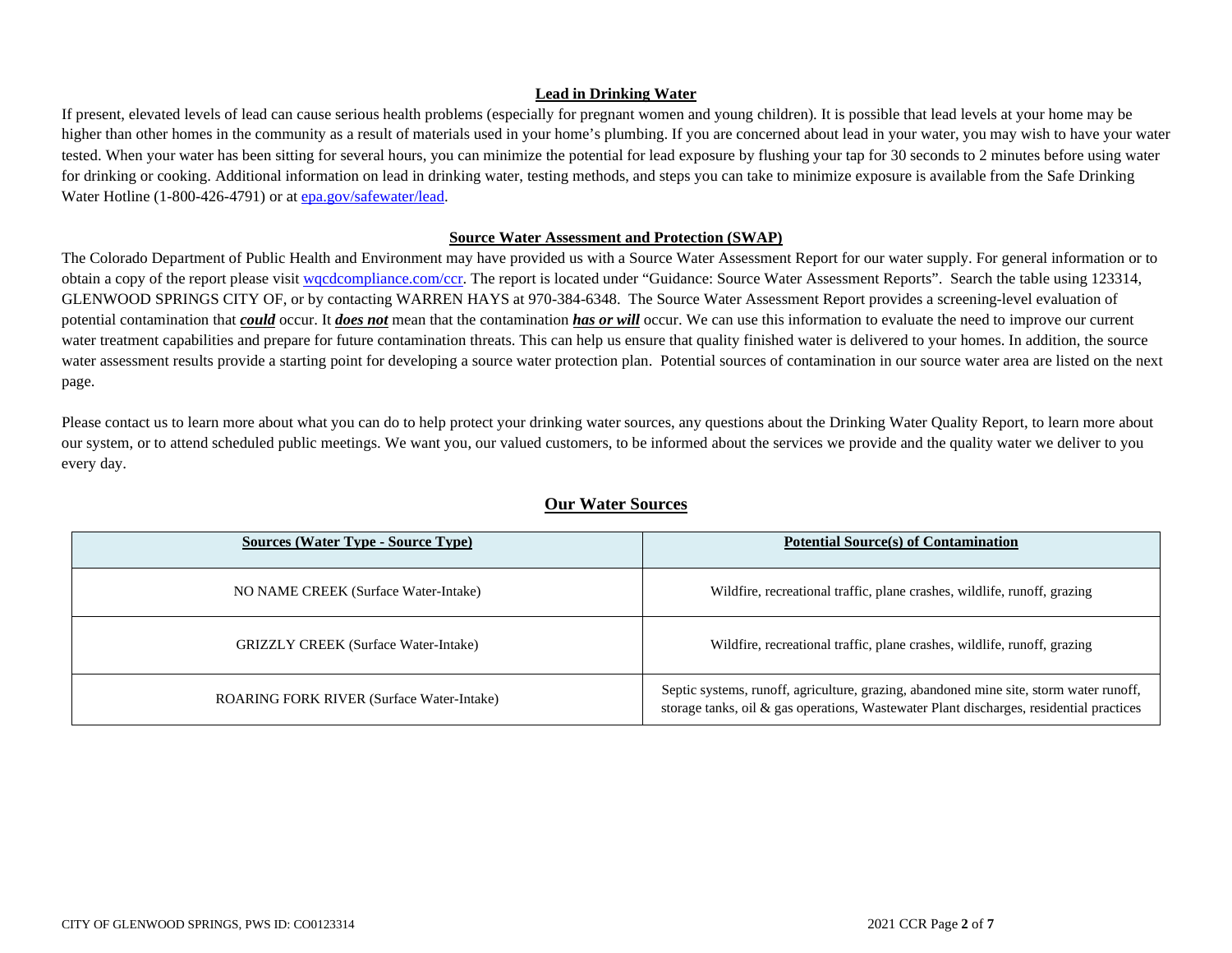### **Terms and Abbreviations**

- **Maximum Contaminant Level (MCL)** − The highest level of a contaminant allowed in drinking water.
- **Treatment Technique (TT)** − A required process intended to reduce the level of a contaminant in drinking water.
- **Health-Based** − A violation of either a MCL or TT.
- **Non-Health-Based** − A violation that is not a MCL or TT.
- **Action Level (AL)** − The concentration of a contaminant which, if exceeded, triggers treatment and other regulatory requirements.
- Maximum Residual Disinfectant Level (MRDL) The highest level of a disinfectant allowed in drinking water. There is convincing evidence that addition of a disinfectant is necessary for control of microbial contaminants.
- Maximum Contaminant Level Goal (MCLG) The level of a contaminant in drinking water below which there is no known or expected risk to health. MCLGs allow for a margin of safety.
- **Maximum Residual Disinfectant Level Goal (MRDLG**) The level of a drinking water disinfectant, below which there is no known or expected risk to health. MRDLGs do not reflect the benefits of the use of disinfectants to control microbial contaminants.
- **Violation (No Abbreviation)** − Failure to meet a Colorado Primary Drinking Water Regulation.
- **Formal Enforcement Action (No Abbreviation)** − Escalated action taken by the State (due to the risk to public health, or number or severity of violations) to bring a non-compliant water system back into compliance.
- **Variance and Exemptions (V/E)** − Department permission not to meet a MCL or treatment technique under certain conditions.
- **Gross Alpha (No Abbreviation)** − Gross alpha particle activity compliance value. It includes radium-226, but excludes radon 222, and uranium.
- **Picocuries per liter (pCi/L)** − Measure of the radioactivity in water.
- **Nephelometric Turbidity Unit (NTU)** − Measure of the clarity or cloudiness of water. Turbidity in excess of 5 NTU is just noticeable to the typical person.
- **Compliance Value (No Abbreviation)** Single or calculated value used to determine if regulatory contaminant level (e.g. MCL) is met. Examples of calculated values are the 90th Percentile, Running Annual Average (RAA) and Locational Running Annual Average (LRAA).
- **Average (x-bar)** − Typical value.
- **Range (R)** − Lowest value to the highest value.
- **Sample Size (n)** − Number or count of values (i.e. number of water samples collected).
- **• Parts per million = Milligrams per liter (ppm = mg/L)** One part per million corresponds to one minute in two years or a single penny in \$10,000.
- **Parts per billion = Micrograms per liter (ppb = ug/L)** One part per billion corresponds to one minute in 2,000 years, or a single penny in \$10,000,000.
- **Not Applicable (N/A)** Does not apply or not available.
- **Level 1 Assessment** A study of the water system to identify potential problems and determine (if possible) why total coliform bacteria have been found in our water system.
- **Level 2 Assessment** A very detailed study of the water system to identify potential problems and determine (if possible) why an E. coli MCL violation has occurred and/or why total coliform bacteria have been found in our water system on multiple occasions.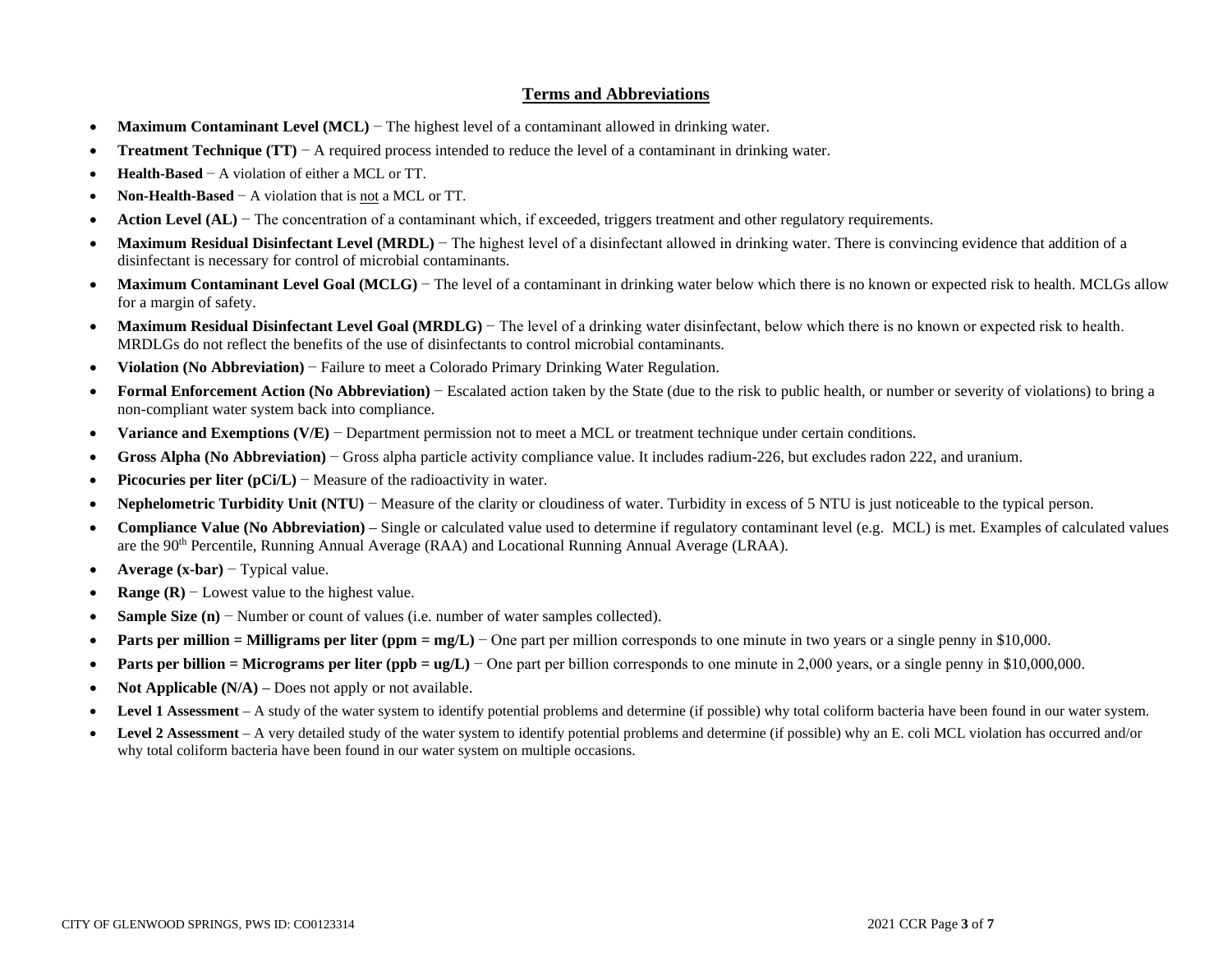## **Detected Contaminants**

The CITY OF GLENWOOD SPRINGS routinely monitors for contaminants in your drinking water according to Federal and State laws. The following table(s) show all detections found in the period of January 1 to December 31, 2020 unless otherwise noted. The State of Colorado requires us to monitor for certain contaminants less than once per year because the concentrations of these contaminants are not expected to vary significantly from year to year, or the system is not considered vulnerable to this type of contamination. Therefore, some of our data, though representative, may be more than one year old. Violations and Formal Enforcement Actions, if any, are reported in the next section of this report.

Note: Only detected contaminants sampled within the last 5 years appear in this report. If no tables appear in this section, then no contaminants were detected in the last round of monitoring.

| Disinfectants Sampled in the Distribution System<br><b>TT Requirement</b> : At least 95% of samples per period (month or quarter) must be at least 0.2 ppm <b>OR</b><br>If sample size is less than 40 no more than 1 sample is below $0.2$ ppm<br><b>Typical Sources:</b> Water additive used to control microbes |                    |                                                                     |                                      |                    |                               |             |  |  |  |  |
|--------------------------------------------------------------------------------------------------------------------------------------------------------------------------------------------------------------------------------------------------------------------------------------------------------------------|--------------------|---------------------------------------------------------------------|--------------------------------------|--------------------|-------------------------------|-------------|--|--|--|--|
| <b>Disinfectant</b><br><b>Name</b>                                                                                                                                                                                                                                                                                 | <b>Time Period</b> | <b>Results</b>                                                      | <b>Number of Samples Below Level</b> | <b>Sample Size</b> | <b>TT</b><br><b>Violation</b> | <b>MRDL</b> |  |  |  |  |
| Chlorine                                                                                                                                                                                                                                                                                                           | December, 2020     | Lowest period percentage of samples meeting<br>TT requirement: 100% |                                      |                    | N <sub>0</sub>                | $4.0$ ppm   |  |  |  |  |

| Lead and Copper Sampled in the Distribution System |                               |                             |                              |                           |                                      |                                                  |                                                        |                                                                            |  |  |  |
|----------------------------------------------------|-------------------------------|-----------------------------|------------------------------|---------------------------|--------------------------------------|--------------------------------------------------|--------------------------------------------------------|----------------------------------------------------------------------------|--|--|--|
| <b>Contaminant Name</b>                            | <b>Time Period</b>            | 90 <sup>th</sup> Percentile | <b>Sample</b><br><b>Size</b> | Unit of<br><b>Measure</b> | 90 <sup>th</sup><br>Percentile<br>AL | <b>Sample</b><br><b>Sites</b><br><b>Above AL</b> | 90 <sup>th</sup> Percentile<br>AL<br><b>Exceedance</b> | <b>Typical Sources</b>                                                     |  |  |  |
| Copper                                             | $07/01/2020$ to<br>09/16/2020 | 0.02                        | 21                           | ppm                       | 1.3                                  |                                                  | N <sub>o</sub>                                         | Corrosion of household<br>plumbing systems; Erosion of<br>natural deposits |  |  |  |
| Lead                                               | $07/01/2020$ to<br>09/16/2020 | 0.6                         | 21                           | ppb                       | 15                                   |                                                  | No.                                                    | Corrosion of household<br>plumbing systems; Erosion of<br>natural deposits |  |  |  |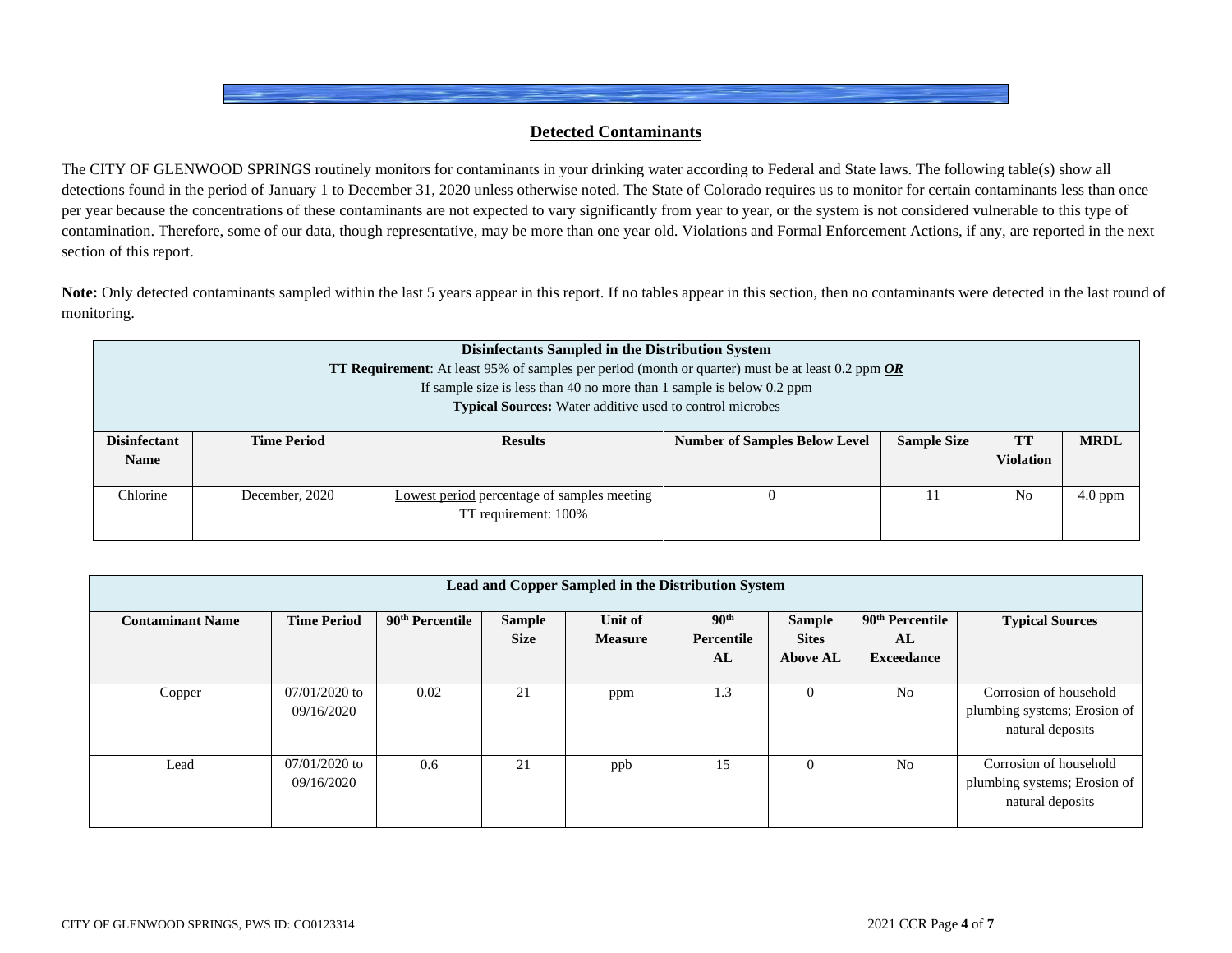| Disinfection Byproducts Sampled in the Distribution System |      |         |               |               |                |            |             |                      |                                             |  |  |
|------------------------------------------------------------|------|---------|---------------|---------------|----------------|------------|-------------|----------------------|---------------------------------------------|--|--|
| <b>Name</b>                                                | Year | Average | Range         | <b>Sample</b> | <b>Unit of</b> | <b>MCL</b> | <b>MCLG</b> | <b>MCL Violation</b> | <b>Typical Sources</b>                      |  |  |
|                                                            |      |         | $Low - High$  | <b>Size</b>   | <b>Measure</b> |            |             |                      |                                             |  |  |
| <b>Total Haloacetic Acids</b><br>(HAA5)                    | 2020 | 19.19   | 5.76 to 40.3  | 8             | ppb            | 60         | N/A         | No                   | Byproduct of drinking water<br>disinfection |  |  |
| <b>Total Trihalomethanes</b><br>(TTHM)                     | 2020 | 23.01   | 9.07 to 47.26 | 8             | ppb            | 80         | N/A         | N <sub>0</sub>       | Byproduct of drinking water<br>disinfection |  |  |

| Total Organic Carbon (Disinfection Byproducts Precursor) Removal Ratio of Raw and Finished Water |                                                                                                                       |         |              |               |                |                   |                     |                                      |  |  |  |
|--------------------------------------------------------------------------------------------------|-----------------------------------------------------------------------------------------------------------------------|---------|--------------|---------------|----------------|-------------------|---------------------|--------------------------------------|--|--|--|
|                                                                                                  |                                                                                                                       |         |              |               |                |                   |                     |                                      |  |  |  |
|                                                                                                  |                                                                                                                       |         |              |               |                |                   |                     |                                      |  |  |  |
| <b>Contaminant Name</b>                                                                          | Year                                                                                                                  | Average | Range        | <b>Sample</b> | Unit of        | <b>TT Minimum</b> | <b>TT Violation</b> | <b>Typical Sources</b>               |  |  |  |
|                                                                                                  |                                                                                                                       |         |              |               |                |                   |                     |                                      |  |  |  |
|                                                                                                  |                                                                                                                       |         | $Low - High$ | <b>Size</b>   | <b>Measure</b> | Ratio             |                     |                                      |  |  |  |
|                                                                                                  |                                                                                                                       |         |              |               |                |                   |                     |                                      |  |  |  |
|                                                                                                  |                                                                                                                       |         |              |               |                |                   |                     |                                      |  |  |  |
| Total Organic Carbon Ratio                                                                       | 2020                                                                                                                  | 1.3     | 1.00 to 1.76 | 4             | Ratio          | 1.00              | N <sub>o</sub>      | Naturally present in the environment |  |  |  |
|                                                                                                  |                                                                                                                       |         |              |               |                |                   |                     |                                      |  |  |  |
|                                                                                                  |                                                                                                                       |         |              |               |                |                   |                     |                                      |  |  |  |
|                                                                                                  |                                                                                                                       |         |              |               |                |                   |                     |                                      |  |  |  |
|                                                                                                  |                                                                                                                       |         |              |               |                |                   |                     |                                      |  |  |  |
|                                                                                                  | *If minimum ratio not met and no violation identified then the system achieved compliance using alternative criteria. |         |              |               |                |                   |                     |                                      |  |  |  |
|                                                                                                  |                                                                                                                       |         |              |               |                |                   |                     |                                      |  |  |  |
|                                                                                                  |                                                                                                                       |         |              |               |                |                   |                     |                                      |  |  |  |

| Summary of Turbidity Sampled at the Entry Point to the Distribution System |                                                                   |                                                 |                                       |                  |                |  |  |  |  |  |  |
|----------------------------------------------------------------------------|-------------------------------------------------------------------|-------------------------------------------------|---------------------------------------|------------------|----------------|--|--|--|--|--|--|
| <b>Contaminant Name</b>                                                    | <b>Level Found</b><br><b>Sample Date</b><br><b>TT Requirement</b> |                                                 |                                       |                  |                |  |  |  |  |  |  |
|                                                                            |                                                                   |                                                 |                                       | <b>Violation</b> | <b>Sources</b> |  |  |  |  |  |  |
|                                                                            |                                                                   |                                                 |                                       |                  |                |  |  |  |  |  |  |
| Turbidity                                                                  | Date/Month:                                                       | Highest single measurement:                     | Maximum 1 NTU for any single          | N <sub>0</sub>   | Soil Runoff    |  |  |  |  |  |  |
|                                                                            | <b>Nov</b>                                                        | $0.142$ NTU                                     | measurement                           |                  |                |  |  |  |  |  |  |
|                                                                            |                                                                   |                                                 |                                       |                  |                |  |  |  |  |  |  |
|                                                                            |                                                                   |                                                 |                                       |                  |                |  |  |  |  |  |  |
| Turbidity                                                                  | Month:                                                            | Lowest monthly percentage of samples meeting TT | In any month, at least 95% of samples | No               | Soil Runoff    |  |  |  |  |  |  |
|                                                                            | Dec                                                               | requirement for our technology: 100 %           | must be less than 0.3 NTU             |                  |                |  |  |  |  |  |  |
|                                                                            |                                                                   |                                                 |                                       |                  |                |  |  |  |  |  |  |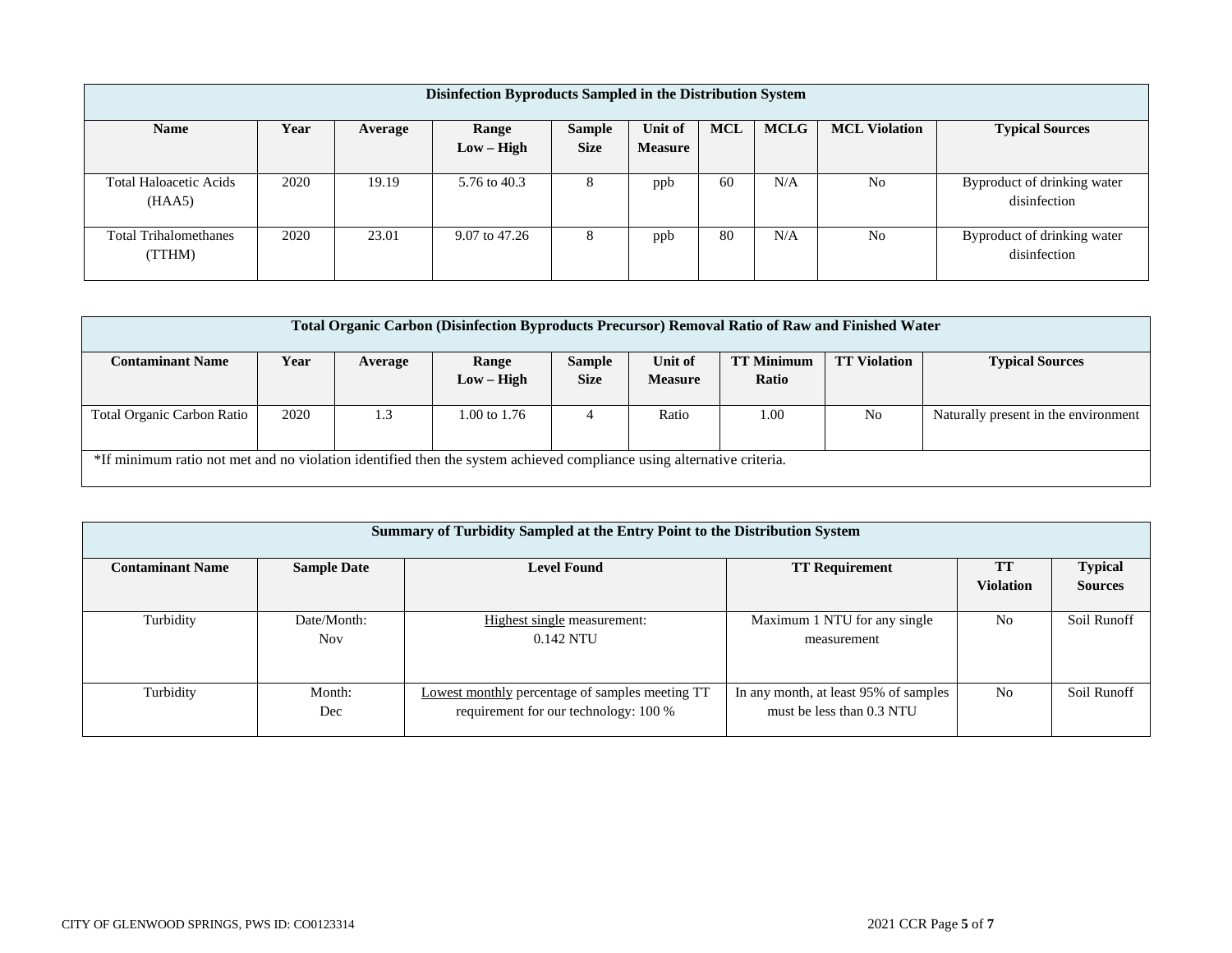| Inorganic Contaminants Sampled at the Entry Point to the Distribution System |      |         |                       |                              |                           |            |             |                                |                                                                                                                                 |  |  |
|------------------------------------------------------------------------------|------|---------|-----------------------|------------------------------|---------------------------|------------|-------------|--------------------------------|---------------------------------------------------------------------------------------------------------------------------------|--|--|
| <b>Contaminant Name</b>                                                      | Year | Average | Range<br>$Low - High$ | <b>Sample</b><br><b>Size</b> | Unit of<br><b>Measure</b> | <b>MCL</b> | <b>MCLG</b> | <b>MCL</b><br><b>Violation</b> | <b>Typical Sources</b>                                                                                                          |  |  |
| Barium                                                                       | 2020 | 0.03    | $0.03$ to $0.03$      |                              | ppm                       |            |             | N <sub>0</sub>                 | Discharge of drilling wastes; discharge from<br>metal refineries; erosion of natural deposits                                   |  |  |
| Fluoride                                                                     | 2020 | 0.65    | $0.65$ to $0.65$      |                              | ppm                       |            |             | N <sub>0</sub>                 | Erosion of natural deposits; water additive which<br>promotes strong teeth; discharge from fertilizer<br>and aluminum factories |  |  |
| Nitrate                                                                      | 2020 | 0.22    | $0.22$ to $0.22$      |                              | ppm                       | 10         | 10          | N <sub>0</sub>                 | Runoff from fertilizer use; leaching from septic<br>tanks, sewage; erosion of natural deposits                                  |  |  |

| Synthetic Organic Contaminants Sampled at the Entry Point to the Distribution System |      |         |                       |                       |                           |            |             |                         |                                   |  |  |
|--------------------------------------------------------------------------------------|------|---------|-----------------------|-----------------------|---------------------------|------------|-------------|-------------------------|-----------------------------------|--|--|
| <b>Contaminant Name</b>                                                              | Year | Average | Range<br>$Low - High$ | Sample<br><b>Size</b> | Unit of<br><b>Measure</b> | <b>MCL</b> | <b>MCLG</b> | <b>MCL</b><br>Violation | <b>Typical Sources</b>            |  |  |
| Hexachlorocyclopentad<br>iene                                                        | 2020 | 0.03    | $0$ to $0.06$         |                       | ppb                       | 50         | 50          | N <sub>0</sub>          | Discharge from chemical factories |  |  |

| <b>Secondary Contaminants**</b><br>**Secondary standards are non-enforceable guidelines for contaminants that may cause cosmetic effects (such as skin, or tooth discoloration) or aesthetic effects (such as taste, odor, or |      |         |                       |                    |                        |                           |  |  |  |  |
|-------------------------------------------------------------------------------------------------------------------------------------------------------------------------------------------------------------------------------|------|---------|-----------------------|--------------------|------------------------|---------------------------|--|--|--|--|
| color) in drinking water.                                                                                                                                                                                                     |      |         |                       |                    |                        |                           |  |  |  |  |
| <b>Contaminant Name</b>                                                                                                                                                                                                       | Year | Average | Range<br>$Low - High$ | <b>Sample Size</b> | <b>Unit of Measure</b> | <b>Secondary Standard</b> |  |  |  |  |
| Sodium                                                                                                                                                                                                                        | 2020 | 3.1     | 3.1 to 3.1            |                    | ppm                    | N/A                       |  |  |  |  |